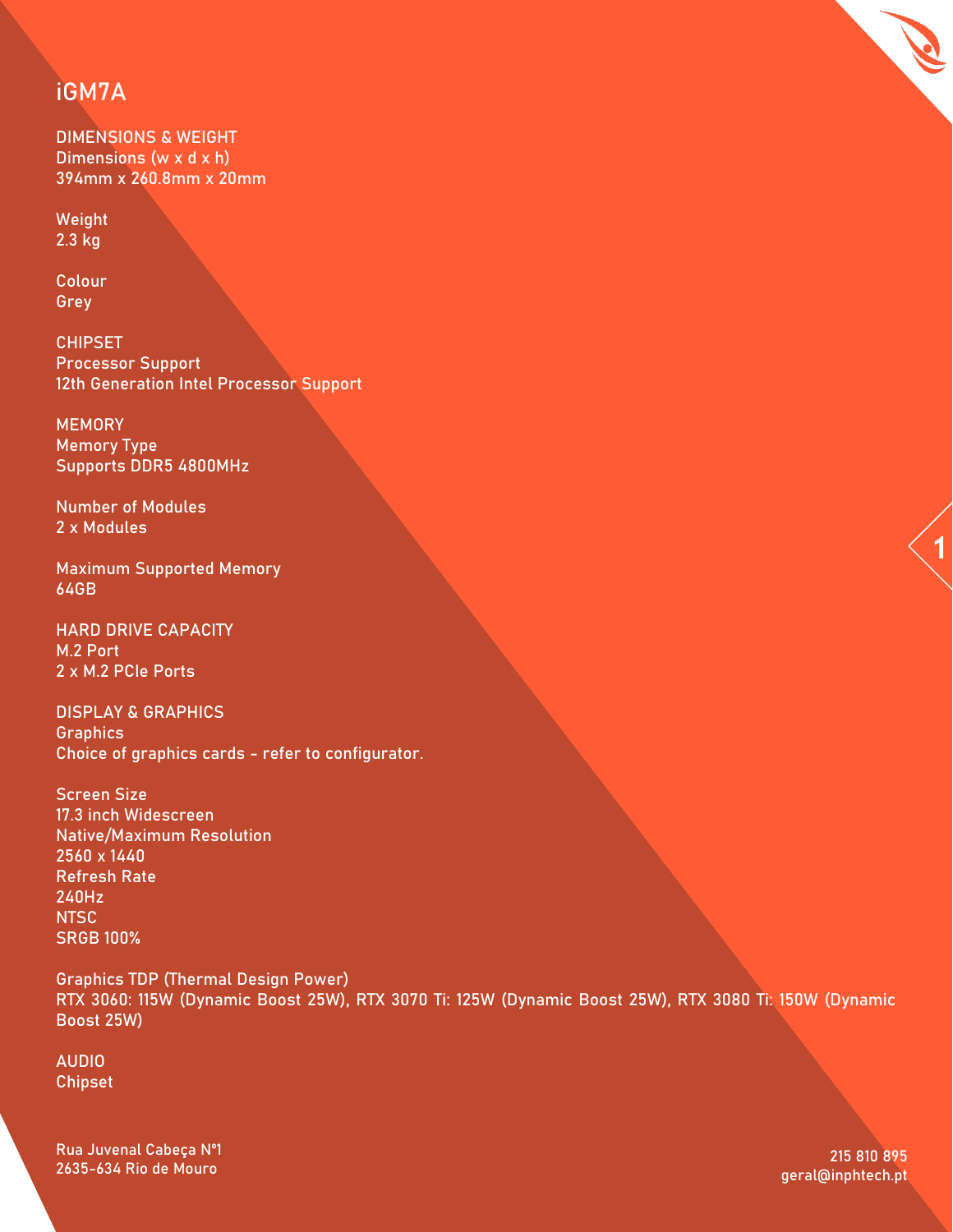High Definition Audio Channels 2 channel HD Audio **Connections** Microphone-in and headphone-out **Speakers** 2 x 2W Stereo Speakers Integrated Microphone Yes

COMMUNICATIONS

LAN 2.5 Gigabit Ethernet Wireless Support Wireless LAN 802.11ax/ac/b/g/n (M.2 Interface) Bluetooth Support Bluetooth V5.0 module support

KEYBOARD & MOUSE

Keys 4 zone RGB backlit keyboard Language Support Multi-Language support Pointing Device | Touchpad Mouse Touchpad Pointing Device with left/right click

Backlit Keyboard Yes

MEMORY CARD READER Memory Card Reader 3-in-1 Card Reader (Micro SD/SDHC/SDXC)

PORTS **LAN** 1 x RJ-45 jack USB 1 x USB 3.2 Gen2 Type C Port (TBT4 with Intel® Core™ Processors), 1 x USB 3.2 Gen2 Port, 2 x USB 3.2 Gen1 Ports

**Display** 1 x HDMI, 1 x DP 1.2 via USB-C Microphone-IN 1 Headphone-OUT 1 DC-in 1

Rua Juvenal Cabeça Nº1 2635-634 Rio de Mouro

215 810 895 geral@inphtech.pt **2**